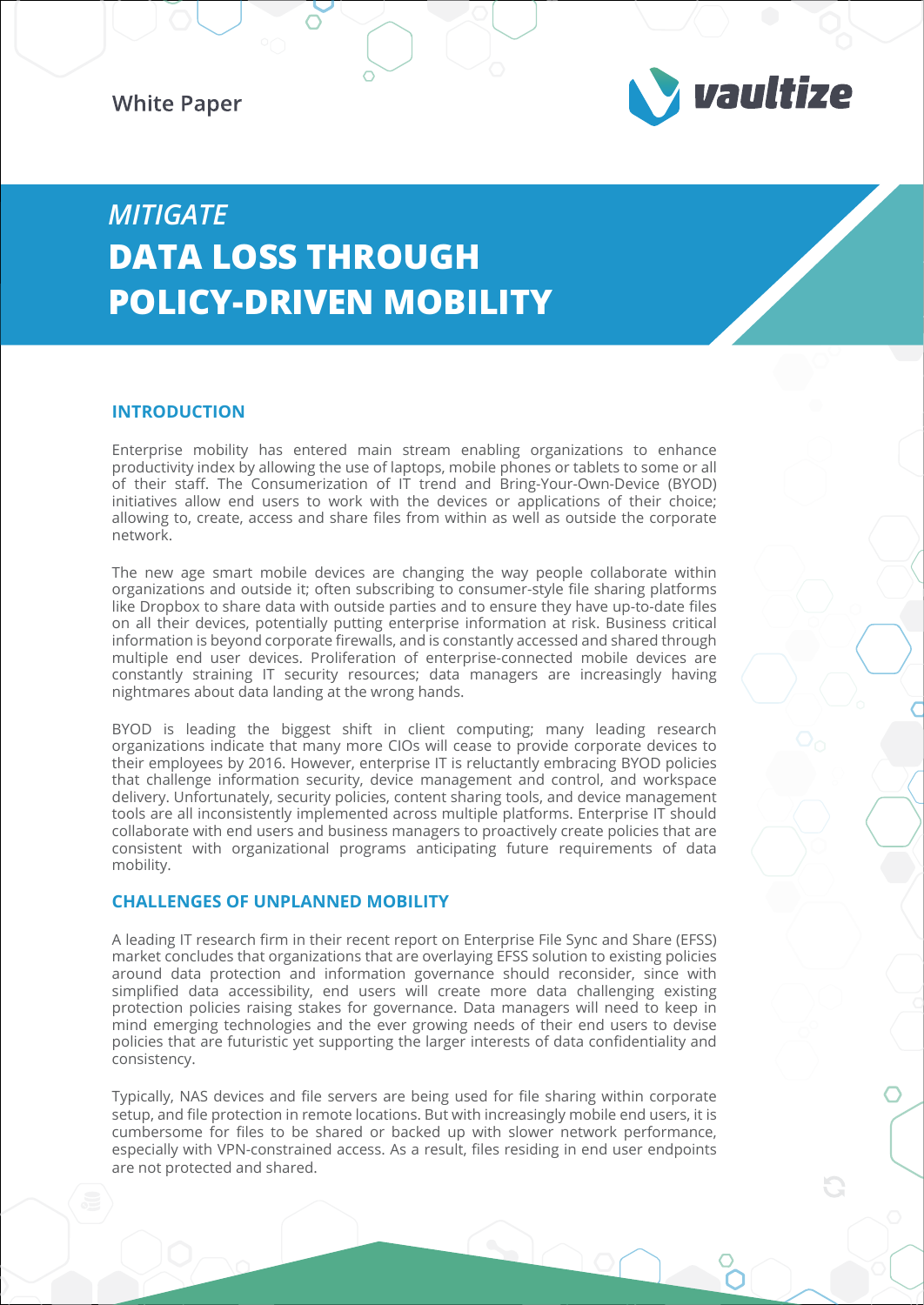

In addition, anywhere access of files is key for remote executives and road warriors. The ability of administrators to control and manage these access rights is key to security and efficiency of the organization. The need of the hour is for the administrators to be able to provide selective access based on geographical location or IP address or time of access; these protocols ensure unauthorized access to business critical information.

# **INDUSTRY BEST PRACTICES**

The starting point for a CIO or IT Manager should be to conduct an audit to determine what their organization have and what the priorities should be. This should include not just the mobile infrastructure, end users, devices and applications, but also the data, its sources, the flow of data and its access to determine the inventory, risks, liabilities and costs.

The next step should be to engage the business units and a subset of end users to understand their requirements and what data mobility means to them to do their job effectively. IT should functionally profile their users to determine user requirements and solutions for specific user groups, work styles and work spaces. Not all users are mobile workers, and in certain cases, users have higher risk than others. Broader policies and standardized technology need not apply to all users. This document should help the stake holder in determining the high level strategies that align with wider business goals of the organization and the places to implement them.

In the past, implementations of enterprise mobility management (EMM) have been focused primarily on mobile device management (MDM) and mobile application management (MAM) areas. This approach and associated technologies focus only on controlling the whole mobile device or a set of mobile applications, which are approved by the organization. To control data in a more granular way, mobile content management (MCM) solutions have started gaining popularity recently. MCM allows organizations to control how data is accessed, shared or changed as it goes on to the mobile devices. To reduce and control the risks associated with your data; consider all the following aspects about it as it flows across your organization from its birth to its logical conclusion:

- End-to-end security: Ensure that the data is secured right from its source, across its routes, and to the point of deletion through means of encryption-at-source, in transit and at rest, data privacy and data integrity.
- Data access control: Determine which data sources can be accessed from anywhere using mobile or even non-mobile devices, determine rights of users on various devices, locations and scenarios, and determine what users can do with the data. •
- Managed data mobility: Containerize the data on mobile devices so that chances of loss or non-compliance are near zero. MCM is a very important facet of this requirement. Containerization also includes encryption on mobile storage and the ability to securely wipe the container based on policies.
- Data protection: Data should always remain encrypted on endpoint storage (mobile or non-mobile), with the ability to wipe it securely from remote location. In addition, data versioning should be possible for better recovery of lost data.
- Managed sharing and collaboration: Manage sharing of data inside as well as outside the organization through any of the workflows end users are comfortable with, viz. as attachments in mails, through FTP or through sync.
- Compliance: Includes retention and deletion of copies or versions of data, encryption key •management, data privacy, location of data, access control, and complying with various internal and external policies or regulations.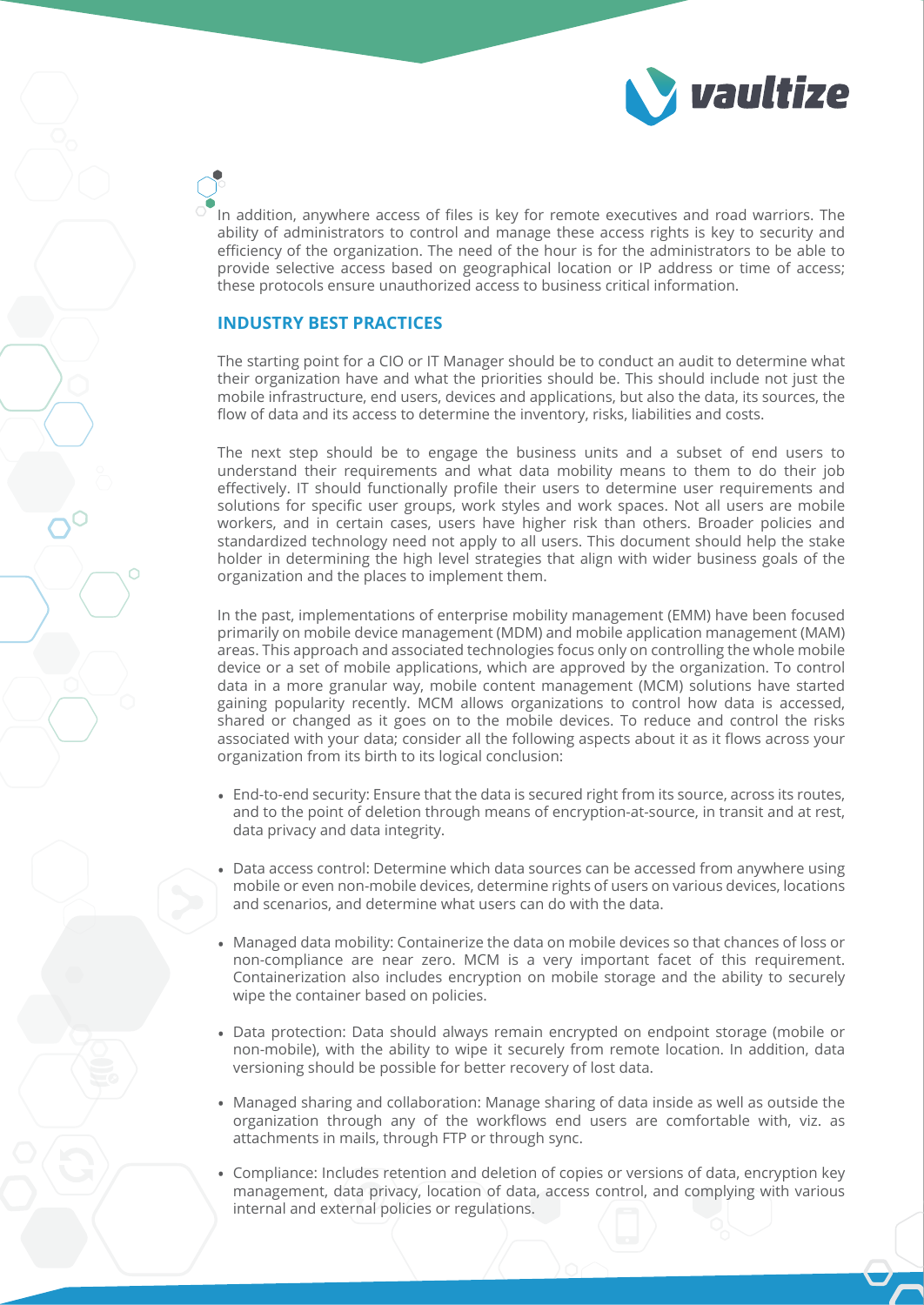

# **CORE POLICIES TO SUPPORT YOUR MOBILITY INITIATIVES**

#### **1. Data Mobility Policy**

Mobility policy is to govern content usage rights by the end users on their mobile devices. These policies will ensure administrators have comprehensive control over content that are residing in end user devices, and what level of usage are allowed by these users. Policies selectively allow users to perform the below functions, not limiting to:

- Opening files (including opening in third party applications)
- Sharing files (including with whom files can be shared)
- Copying and/or pasting content
- **Printing**
- Emailing, etc.

### **2. Data Sharing Policy**

**Create Mobility Policy** 1/1 Basics and settings **Policy Name** User interaction in Vaultize mobile application: Allow users to access mobile app Remember user's "password" Allow users to upload from Camera Allow users to open files using third party mobile applicatior Allow users to open third party mobile application files

Data sharing policy is essential to outline how users can share the data, within corporate network or outside. Typically for someone with access to EFSS client (e.g. an employee), the data is accessible through the client. But for someone with no access to EFSS client and is outside corporate network (e.g. an outside party), a web link (URL) can be provided via an email. Data can be downloaded or only viewed through online viewer depending on the policy specified. If a link is being provided, there should be an option to make it password protected, and in addition, giving expiration time for additional protection. Once this expiration time is passed, the link should automatically be deactivated.

Enterprise IT should investigate a new tool that allow for specific sharing policies that restrict who accesses, what, from where. 'Fencing' is yet another way to apply specific policies for data sharing that is based on either geographic restriction or IP address restriction.

With geo fencing, administrators should be able to choose the list of countries from where access should be restricted. With IP/domain fencing, data sharing is restricted to certain IP addresses, which can be enlisted by the administrator in the management console.

#### **3. Anywhere Access Policy**

Anywhere Access policy is ideally suited for data access from corporate file servers and NAS to end users when they are outside the corporate network beyond firewall. The changes made by user on the device is synced back to file server to ensure consistency. Through anywhere access policies, the enterprise IT should securely extend the perimeter of their corporate network to include mobile devices beyond firewall – facilitating easy access and sharing for improved productivity.

#### **4. Access Control Policy**

Access Control policy should be created by administrator to provide data access to an end user from the endpoints that has the requisite EFSS client. As part of the policy, the user could be permitted to perform multiple actions such as edit the data, upload data, etc.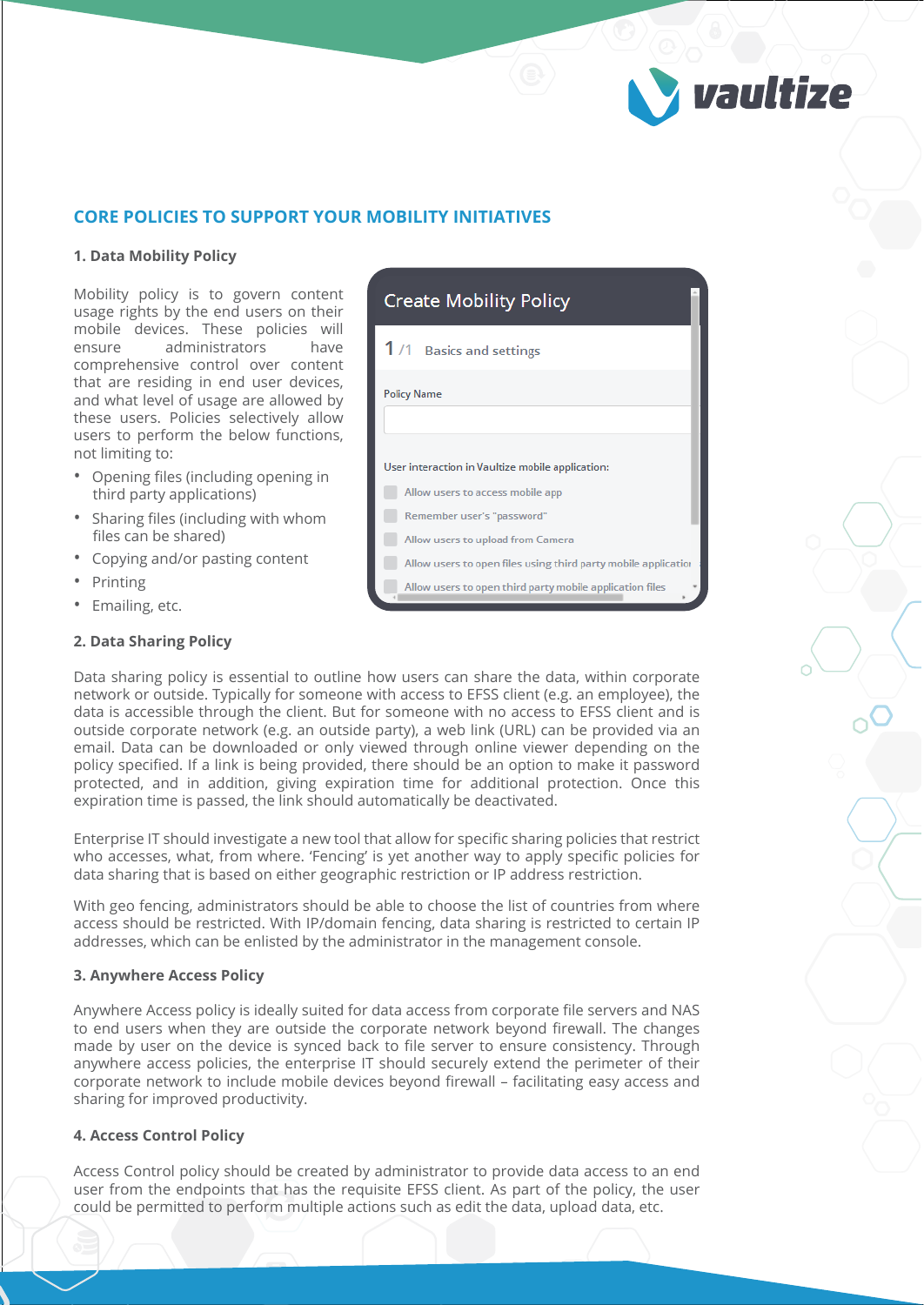

**5. Protection Policy**

| $1/4$ General                |                                                               |  |
|------------------------------|---------------------------------------------------------------|--|
| <b>Policy Name</b>           |                                                               |  |
| <b>Protect Image Files</b>   |                                                               |  |
|                              | Actions taken when Protection runs on client                  |  |
| <b>Backup Filtered Files</b> |                                                               |  |
|                              |                                                               |  |
|                              | Decrypt Encrypted Files (Applicable for Windows targets only) |  |

Every organization thinks differently when it comes to what data to protect. The IT policies should allow to completely control what data to filter out, and also allow to specify how long to keep the versions of the data. Enterprise IT should choose some of the below policies to manage their file-size quota optimally, and at the same time retain the versions based on the need of the organization:

- Include files or folders for data protection
- Exclude files or folders for data protection
- Exclude files bigger than
- Exclude files smaller than
- Exclude files older than, etc.

#### **6. Schedule and Retention Policies** •

File sync and sharing tools typically allow you to choose the type of data backup it requires, depending on the business policies. Some of the most common policies are:

Continuous – allows to continuously monitor the modifications made to the data and sends the incremental changes as soon as those are saved to the disk •

- Periodic allows specifying the periodicity of the data protection. The incremental data protection will be performed every 'N' minutes or every 'N' hours, as specified by the
- administrator •
- Dates of month allows to schedule the incremental data protection at some fixed time on certain dates of the month •

Days of week – allows to schedule the incremental data protection at some fixed time on certain days of the week

Stop after – allows to schedule the data protection to stop after some time (in hours and minutes)